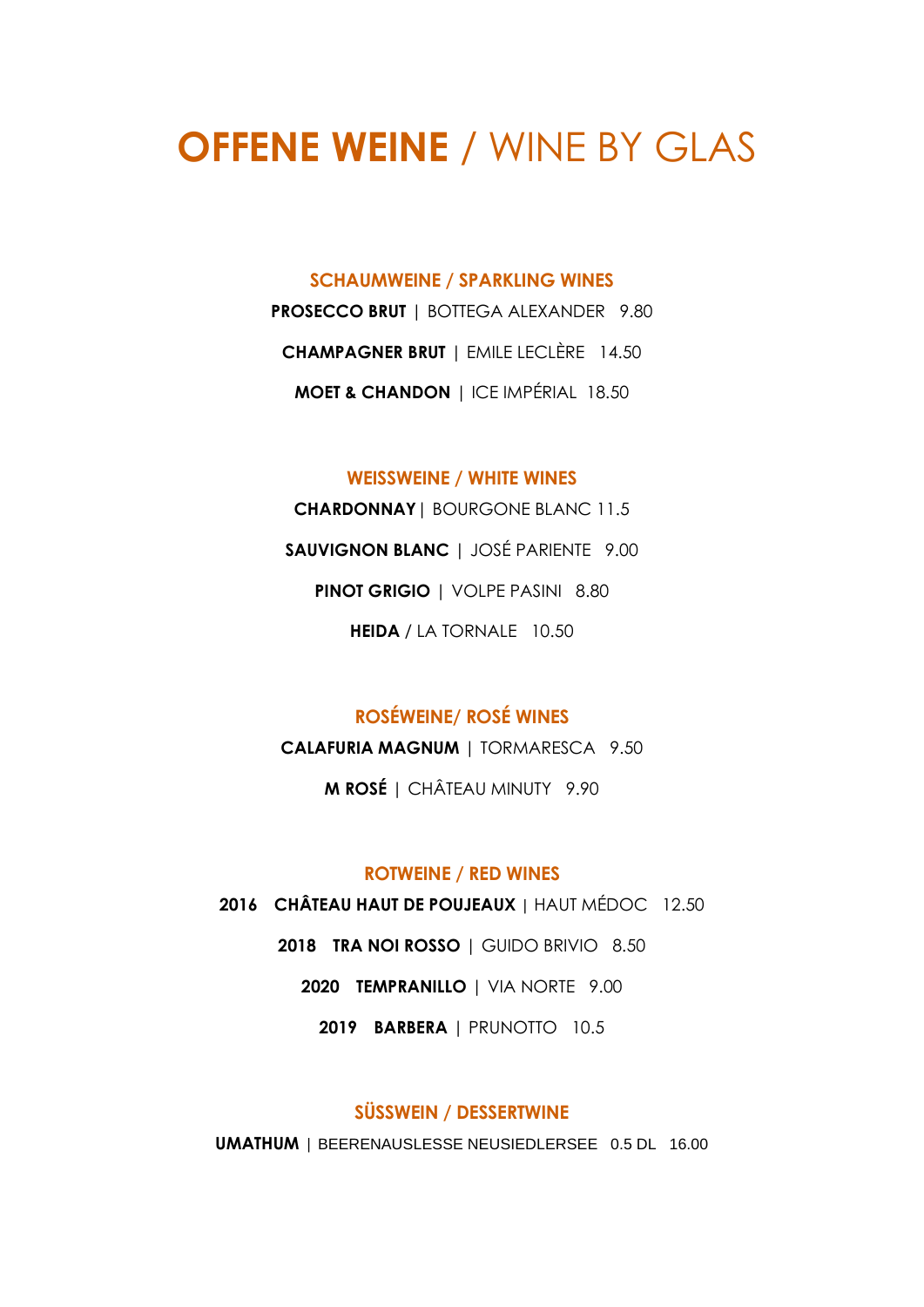# **SCHAUMWEIN /** SPARKLING WINE

FRANKREICH

| <b>RUINART</b><br><b>BLANC DE BLANC</b>                    |               | 186 |
|------------------------------------------------------------|---------------|-----|
| <b>BLANC DE BLANC</b>                                      | 0.375L        | 92  |
| <b>MOÉT CHANDON</b>                                        |               |     |
| <b>BRUT IMPÉRIAL</b>                                       |               | 115 |
| <b>BRUT IMPÉRIAL</b>                                       | 0.375L        | 58  |
| <b>BRUT IMPERIAL ROSÉ</b>                                  |               | 125 |
| <b>ICE IMPÉRIAL</b>                                        |               | 128 |
| <b>ICE IMPÉRIAL</b>                                        | <b>MAGNUM</b> | 268 |
| <b>ICE IMPÉRIAL</b>                                        | DOPPEL MAGNUM | 586 |
| <b>DEUTZ</b>                                               |               |     |
| <b>BRUT</b>                                                |               | 132 |
| <b>VEUVE CLIQUOT</b>                                       |               |     |
| <b>BRUT</b>                                                |               | 128 |
| <b>BRUT ROSÉ</b>                                           |               | 138 |
| <b>BRUT ROSÉ</b>                                           | <b>MAGNUM</b> | 268 |
| <b>DOM PÈRIGNON</b>                                        |               |     |
| 2010 VINTAGE                                               |               | 298 |
| <b>EMILE LECLÈRE</b>                                       |               |     |
| <b>BRUT RESERVE</b>                                        |               | 98  |
| <b>BRUT RESERVE</b>                                        | <b>MAGNUM</b> | 196 |
| <b>BRUT BLANC DE BLANC</b>                                 |               | 115 |
| BRUT MILLÉSIME 2015                                        |               | 147 |
| <b>ITALIEN</b>                                             |               |     |
| <b>FRANCIACORTA, CA'DEL BOSCO</b><br><b>CUVÉE PRESTIGE</b> |               | 86  |
| <b>CUVÉE PRESTIGE</b>                                      | <b>MAGNUM</b> | 183 |
|                                                            |               |     |
| <b>PROSECCO BOTTEGA</b>                                    |               |     |
| 2020 BRUT ALEXANDER                                        |               | 62  |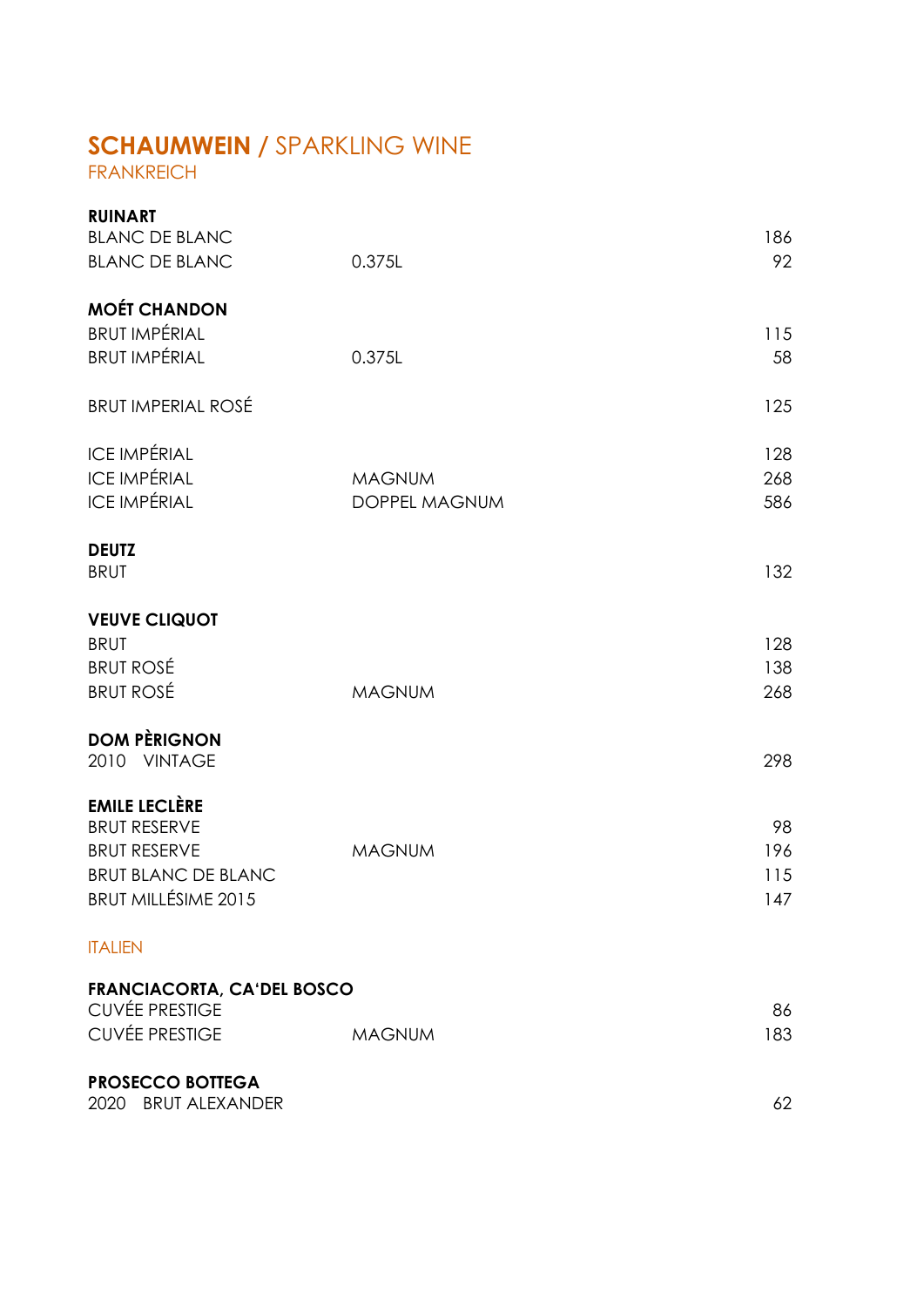# **WEISSWEIN** / WHITE WINE

SCHWEIZ

| <b>GUIDO BRIVIO, TESSIN</b><br><b>BIANCO ROVERE</b> |                                                |          |
|-----------------------------------------------------|------------------------------------------------|----------|
| <b>BIANCO ROVERE</b>                                | 0.375L                                         | 83<br>45 |
| <b>BIANCO ROVERE</b>                                | <b>MAGNUM</b>                                  | 170      |
| LA TORNALE, WALLIS<br><b>HEIDA</b>                  |                                                | 72       |
| <b>ITALIEN</b>                                      |                                                |          |
| <b>OLIVINI, LOMBARDEI</b><br>LUGANA DOC             |                                                | 58       |
| <b>PLANETA, SICILIA</b><br>CHARDONNAY               |                                                | 86       |
| <b>VOLPE PASINI, FRIAUL</b><br>PINOT GRIGIO GRIVÒ   |                                                | 61       |
| <b>SPANIEN</b>                                      |                                                |          |
| <b>JOSÈ PARIENTE, RUEDA</b>                         |                                                |          |
| <b>SAUVIGNON BLANC</b>                              |                                                | 63       |
| <b>FRANKREICH</b>                                   |                                                |          |
| <b>BARON DE LADOUCETTE, LOIRE</b>                   |                                                |          |
| 2019 POUILLY-FUMÉ                                   |                                                | 82       |
|                                                     | 2019 SANCERRE BLANC, COMTE LAFOND GRANDE CUVEE | 98       |
| <b>BARON DE L, LOIRE</b><br>2018 POUILLY-FUMÉ       |                                                | 138      |
| <b>LOUIS LATOUR, BURGUND</b><br>2020 CHABLIS AC     |                                                | 78       |
| 2020 BOURGONE BLANC                                 | <b>MAISON JOSEPH BURRIER, BURGUND</b>          | 79       |
|                                                     |                                                |          |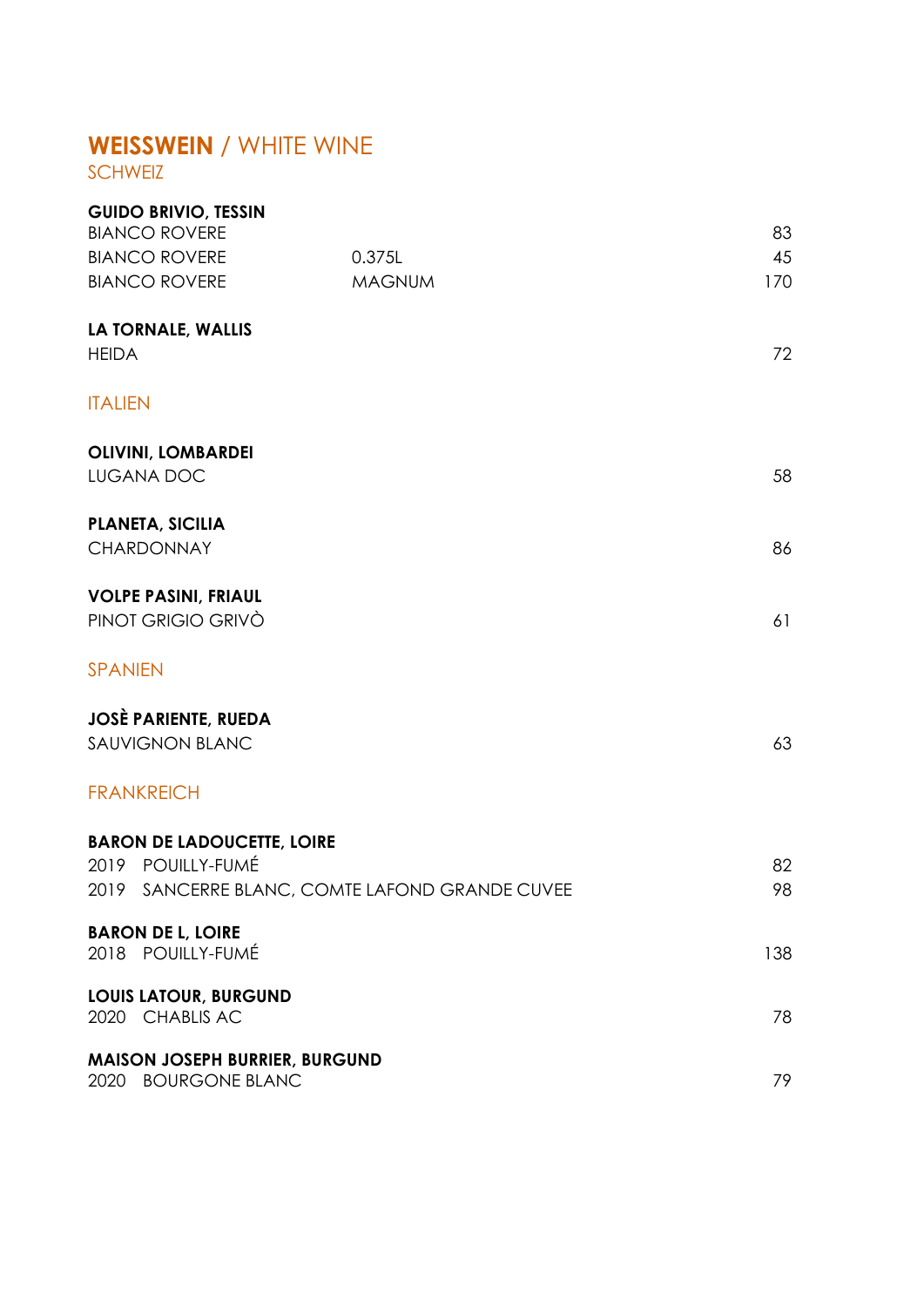## **ROSÉWEIN** / ROSÉ WINE FRANKREICH

# **CHÂTEAU MINUTY, CÔTES DE PROVENCE**

| 2021 M ROSÉ LIMITED-EDITION        |        | 69.  |
|------------------------------------|--------|------|
| 2021 M ROSÉ LIMITED-EDITION MAGNUM |        | 140. |
| 2021 ROSÉ ET OR                    |        | 78.  |
| 2020 ROSÉ ET OR                    | MAGNUM | 1.58 |

### **CHÂTEAU DE SELLE COUR, CÔTE DE PROVENCE**

| 2021 DOMAINE OTT |        | 88  |
|------------------|--------|-----|
| 2020 DOMAINE OTT | 0.375L |     |
| 2020 DOMAINE OTT | MAGNUM | 158 |

#### ITALIEN

| <b>Tormaresca, Apulien</b>        |  |
|-----------------------------------|--|
| 2021 CALAFURIA, NEGROAMARO MAGNUM |  |

# **ROTWEIN** / RED WINE

### SCHWEIZ

| LA CAVE DE GENEVE, GENF<br>2018 CCEUR DE CLÉMENCE, GAMARET       | 68  |
|------------------------------------------------------------------|-----|
| <b>MICHELE CONCEPRIO, TESSIN</b><br>2017 PIO DELLA ROCCA, MERLOT | 84  |
| <b>GIALDI, TESSIN</b><br>2019 SASSI GROSSI, MERLOT               | 99. |
| <b>GUIDO BRIVIO, TESSIN</b><br>2018 TRA NOI ROSSO, MERLOT        | 59  |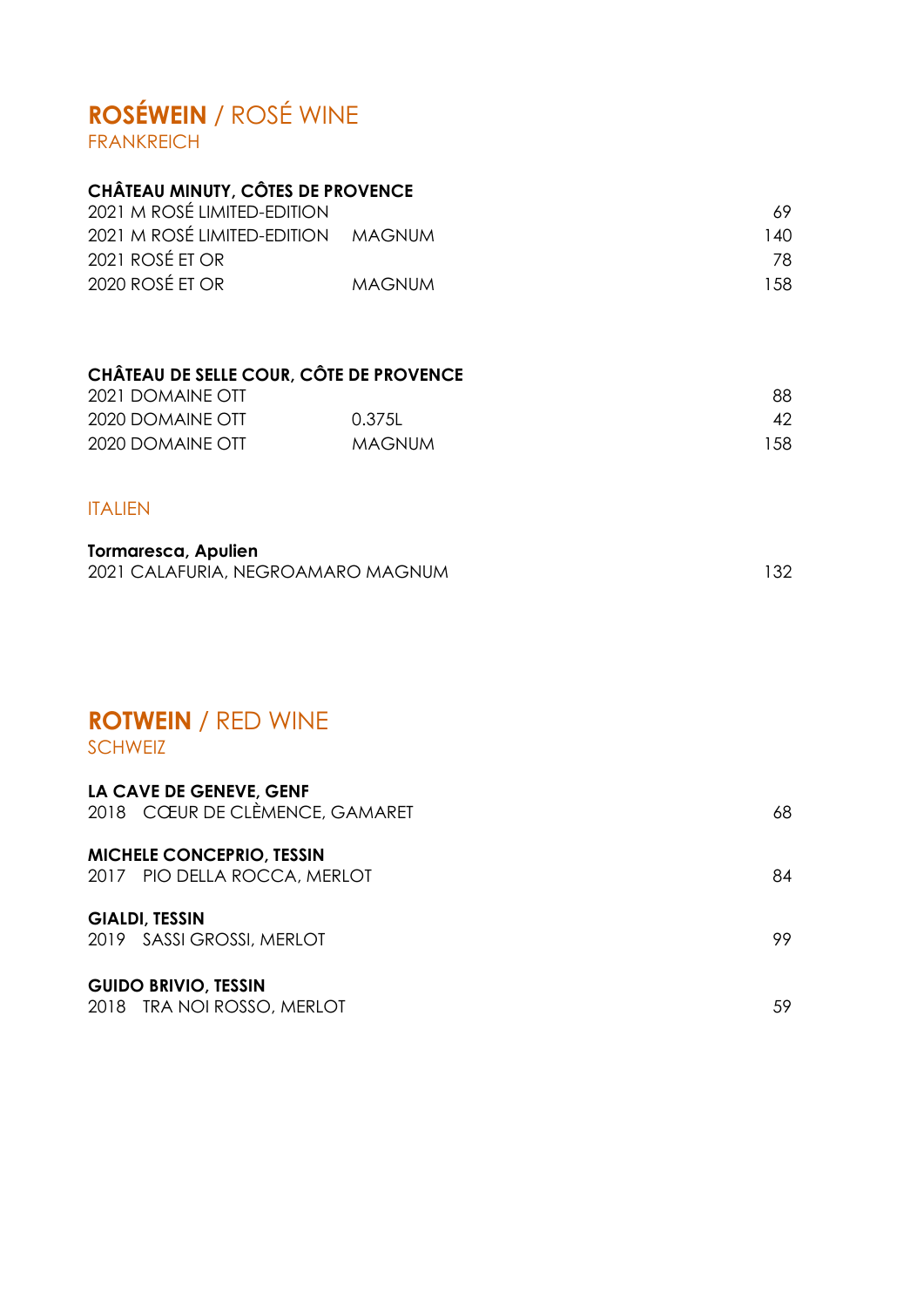### ITALIEN

|      | <b>COLLAZZI, TOSCANA</b>                                      |     |
|------|---------------------------------------------------------------|-----|
|      | 2017 LIBERTÀ, MERLOT C. SAUVIGNON, SYRAH                      | 52  |
|      | 2012 FERRO, PETIT VERDOT                                      | 168 |
|      | 2017 COLLAZZI, MERLOT C. SAUVIGNON, C. FRANC, PETIT VERDOT    | 92  |
|      | 2017 COLLAZZI - MAGNUM                                        | 210 |
|      | <b>MAURO VANNUCCI, TOSCANA</b>                                |     |
|      | 2018 CARMIGNANO, SANGIOVESE, MERLOT, C. FRANC                 | 92  |
|      | 2018 POGGIO D'COLLI, 100% C. FRANC                            | 128 |
|      | L'ANIMA DI VERGANI, TOSCANA                                   |     |
|      | 2018 TOSCANA IGT, MERLOT C. SAUVIGNON, C. FRANC, PETIT VERDOT | 82  |
|      | 2016 TOSCANA IGT - MAGNUM                                     | 168 |
|      | 2017 TOSCANA IGT - DOPPEL MAGNUM                              | 322 |
|      | 2016 AMARONE                                                  | 82  |
|      | 15/16 AMARONE - MAGNUM                                        | 168 |
|      | <b>TALENTI, TOSCANA</b>                                       |     |
|      | 2015 BRUNELLO DI MONTALCINO DOCG, SANGIOVESE                  | 115 |
|      | <b>CIPRIANA, TOSCANA</b>                                      |     |
|      | 2019 BOLGHERI ROSSO, MERLOT C. SAUVIGNON, SYRAH               | 67  |
|      | <b>MARCHESE ANTINORI, TOSCANA</b>                             |     |
|      | 2019 TIGNANELLO, SANGIOVESE, C. SAUVIGNON, C. FRANC           | 178 |
|      | <b>TENUTA SAN GUIDO, TOSCANA</b>                              |     |
| 2018 | SASSICAIA, CABERNET FRANC                                     | 255 |
|      | 2018 SASSICAIA - 0.3751                                       | 128 |
|      | TENUTA DELL'ORNELLAIA, TOSCANA                                |     |
|      | 2018 ORNELLAIA, MERLOT C. SAUVIGNON, C. FRANC, PETIT VERDOT   | 355 |
|      | 16/18 ORNELLAIA - 0.3751                                      | 149 |
|      | <b>PRUNOTTO, PIEMONT</b>                                      |     |
|      | 2019 BANSELLA                                                 | 71  |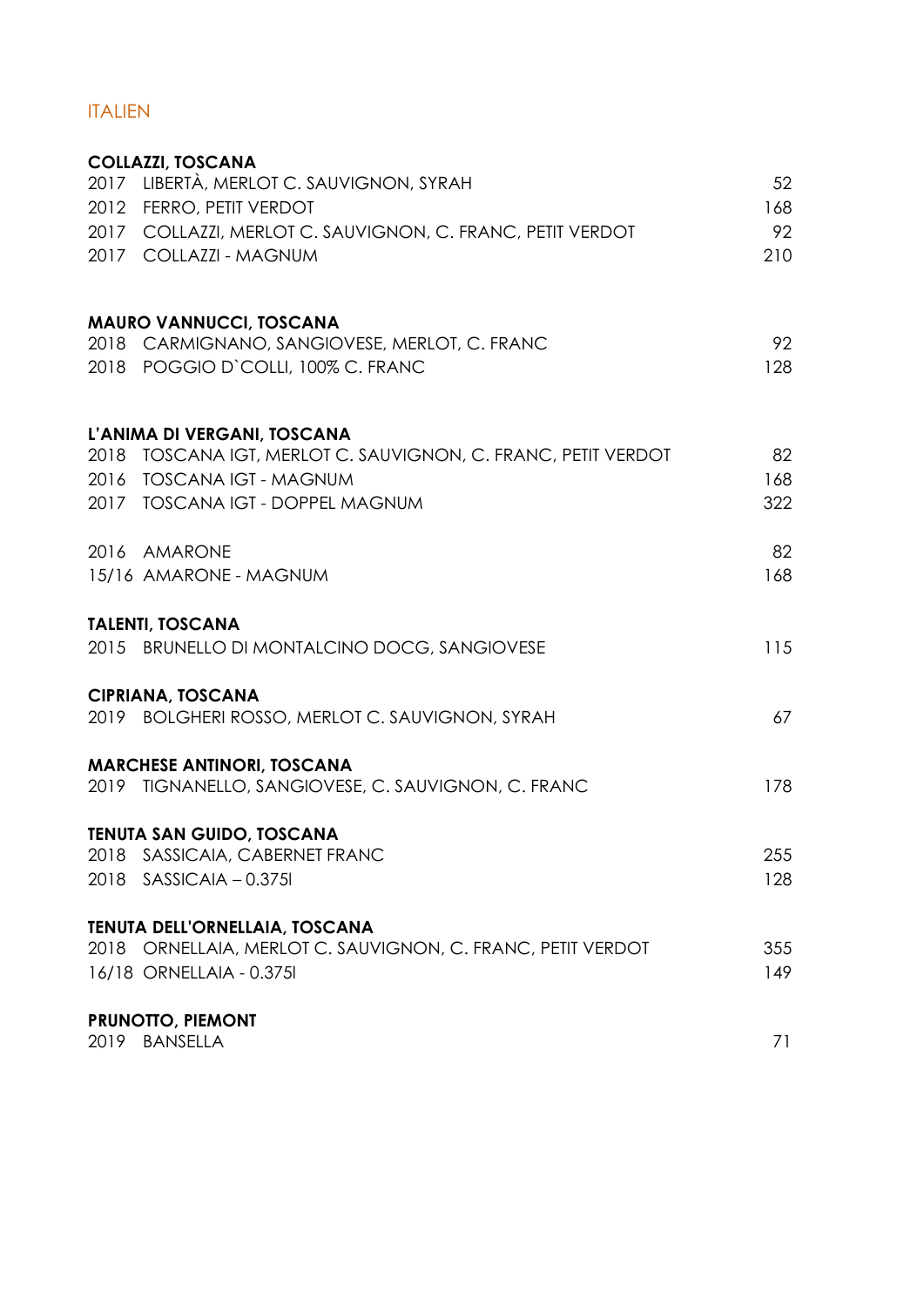#### FRANKREICH

| <b>LOUIS LATOUR, BURGUND</b><br>2017 CHAMBOLLE MUSIGNY, PINOT NOIR                                    | 128 |
|-------------------------------------------------------------------------------------------------------|-----|
| <b>BORDEAUX</b>                                                                                       |     |
| CHÂTEAU BEAU-SITE, SAINT ESTÈPHE<br>2017 MERLOT, C. SAUVIGNON                                         | 74  |
| CHÂTEAU CAP DE FAUGÈRES, CÔTES DE CASTILLION<br>2015/17MERLOT, C. SAUVIGNON, C. FRANC                 | 72  |
| CHÂTEAU SOLEIL, ST. EMILLION                                                                          |     |
| 2015 MERLOT, C. SAUVIGNON, C. FRANC                                                                   | 85  |
| CHÂTEAU LES CARMES HAUT BRION, PESSAC LEOGNAN<br>2017 MERLOT, C. SAUVIGNON, C. FRANC                  | 138 |
| CHÂTEAU TAUZINAT, ST. EMILION<br>2016 MERLOT, C. FRANC                                                | 85  |
| <b>CHÂTEAU GISCOURS, MARGAUX</b><br>2018 MERLOT, C. SAUVIGNON, C. FRANC                               | 148 |
| CHÂTEAU HAUT DE POUJEAUX, HAUT MÉDOC<br>2016 C. SAUVIGNON, MERLOT                                     | 88  |
| CHÂTEAU LE MERLE DE PÉBY, ST. EMILION<br>2016 MERLOT                                                  | 88  |
| CHÂTEAU FLEUR DE CARDINALE, ST. EMILION<br>2014 MERLOT, C. FRANC, C. SAUVIGNON                        | 108 |
| CHÂTEAU LYNCH-BAGES, PAUILLAC<br>2015 MERLOT, C. FRANC, C. SAUVIGNON, PETIT VERDOT                    | 298 |
| <b>CHÂTEAU BOLAIRE, BORDEAUX</b><br>2011 MERLOT, C. SAUVIGNON, PETIT VERDOT MAGNUM                    | 136 |
| LE LION DE CHÂTEAU LA FLEUR DE BOÜARD, BORDEAUX<br>2015<br>Cabernet Franc, Cabernet Sauvignon, Merlot | 86  |